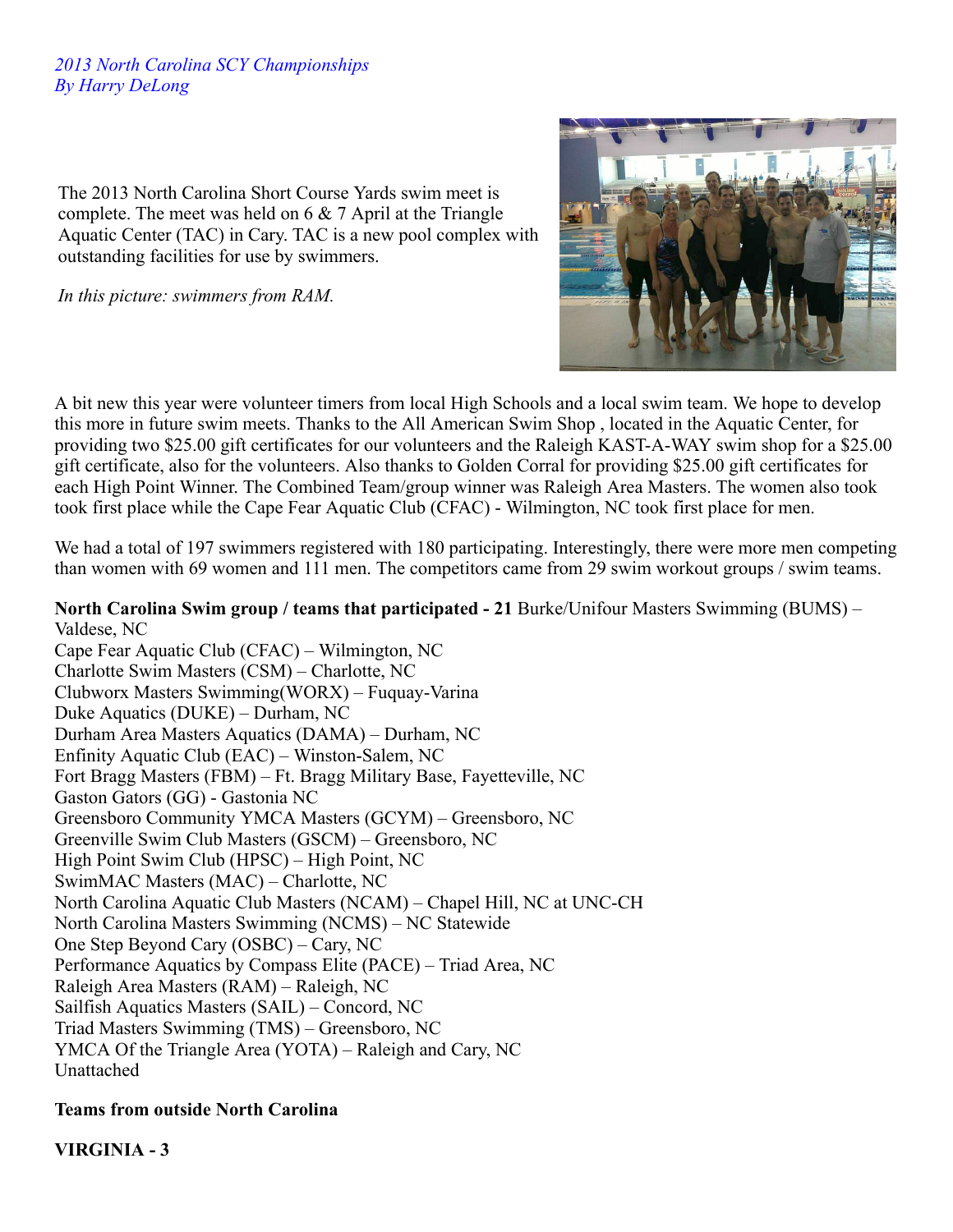Sharks Swim Team Masters (SHKS) – Fredericksburg, VA Virginia Masters Swim Team (VMST) – All across VA Winchester Masters Swimming (WMS) – Winchester, VA

# **SOUTH CAROLINA - 2**

Grand Strand Masters Swimming (GSMS) – North Myrtle Beach, SC Carolina Aquatics Swim Club (CASC) – Columbia, SC

**FLORIDA - 1**

Florida Aquatic Combined Team (FACT) – Florida, Statewide

# **DELAWARE VALLEY - 1**

Colonials 1776 – Statewide, Conneticutt

# **MARYLAND - 1**

Central Maryland YMCA Masters (CMYM) – Ellicott City / Catonsville, MD

# **High Point Winners**

#### **Women**

- 24 & under: Mullen, Rachael E 23 SwimMAC Masters Charlotte
- 25 29 : Long, Joanna E 27 Enfinity Aquatic Club
- 30 34: Perrottet, Jennifer K 33 Cape Fear Aquatic Club
- 35 39: Uhl, Alicia K 36 Cape Fear Aquatic Club
- 40 44: Banner, Claudia G 41 Enfinity Aquatic Club
- 45 49: Eagle, Lisa 48 Greenville Swim Club Masters
- 50 54: Chappell, Melinda E 52 Grand Strand Masters Swimming
- 55 59: Amick, Beverly O 58 Enfinity Aquatic Club
- 60 64: No Swimmers
- 65 69: Hovey, Mary Anna 69 Durham Area Masters Aquatics
- 70 74: Blackwell, Ceil W 72 Raleigh Area Masters

#### **Men**

- 24 & under: Thayer, David 23 Raleigh Area Masters
- 25 29: Landis, James W 28 Sharks Swim Team Masters
- 30 34: Hillen, Timothy J 32 Enfinity Aquatic Club
- 35 39: Willis, Matt 37 Cape Fear Aquatic Club
- 40 44: Shotts, Steven J 42 Sailfish Aquatics Masters
- 45 49: Anderson, Earl E 48 Cape Fear Aquatic Club
- 50 54: McFarland, Jim A 53 Cape Fear Aquatic Club
- 55 59: Washburn, Jonathan W 55 Cape Fear Aquatic Club
- 60 64: Trevisan, Paul T 61 Colonials 1776
- 65 69: Brown, Bill 67 Greenville Swim Club Masters
- 70 74: Casper, Mike 70 Grand Strand Masters Swimming
- 75 79: Barrett, Steve 79 North Carolina Masters Swimmin
- 80 84: Mitchell, Mitch E 80 Unattached

# **Team/Workout group with the most High Point Swimmers**

#### **Women**